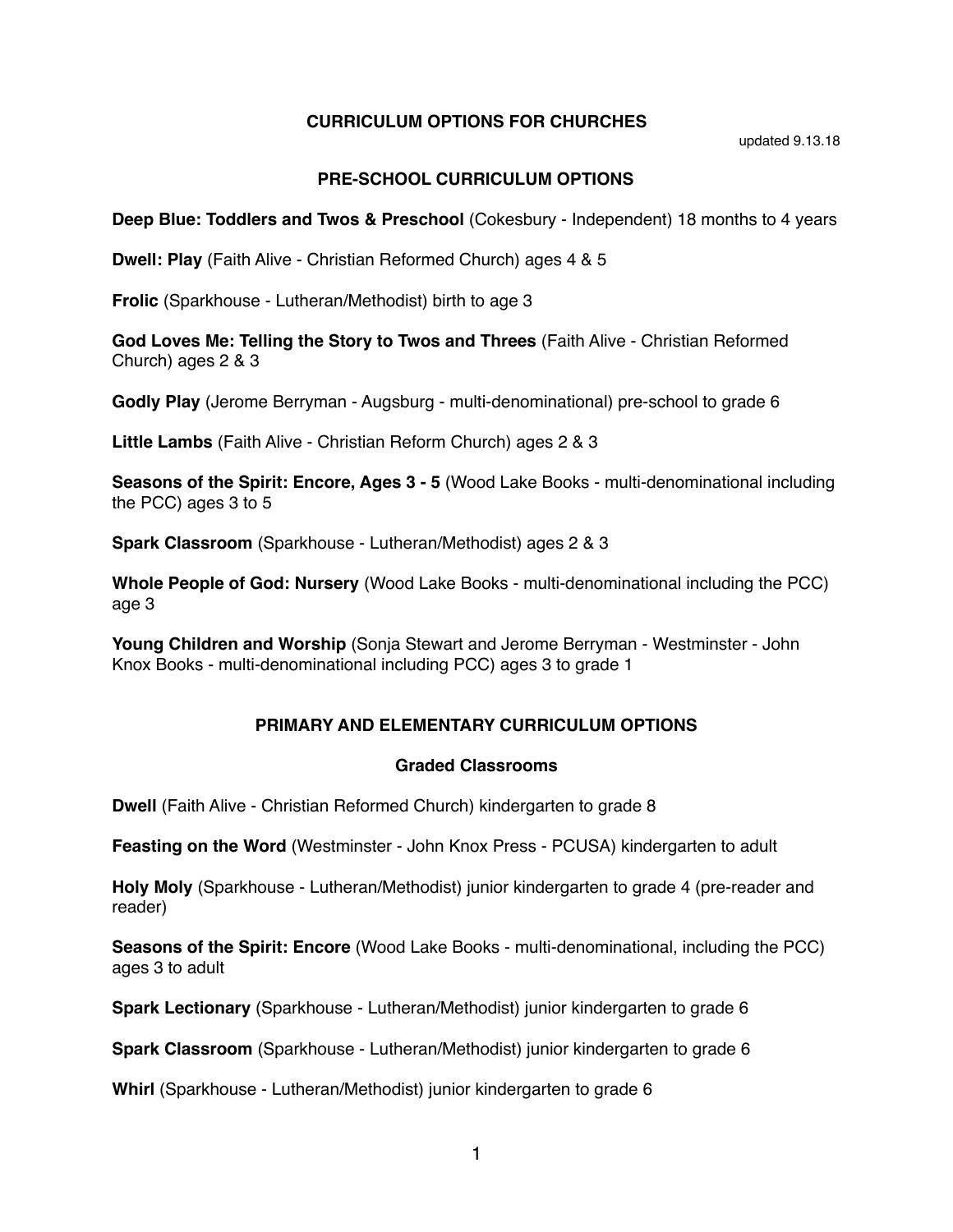**Whole People of God** (Wood Lake Books - multi-denominational, including the PCC) ages 3 to adult

### **Broadly Graded**

**Feasting on the Word** (Westminster John Knox Press - PCUSA) multi-age

**Grow, Proclaim, Serve** (Cokesbury - non-denominational) age 3 to grade 6

**Godly Play** (Jerome Berryman - Augsburg - multi-denominational) pre-school to grade 6

**Deep Blue: One Room Sunday School** (Cokesbury - non-denominational) ages 3 to grade 6

**Seasons of the Spirit: Encore** (Wood Lake Books - multi-denominational, including the PCC) multi-age - ages 5 to 12

## **Lectionary**

**Feasting on the Word** (Westminster John Knox Press - PCUSA) kindergarten to adult

**Seasons of the Spirit: Encore** (Wood Lake Books - multi-denominational, including the PCC) ages 3 to adult

**Spark Lectionary** (Sparkhouse - Lutheran/Methodist) junior kindergarten to grade 6

**Whirl** (Sparkhouse - Lutheran/Methodist) junior kindergarten to grade 6

**Whole People of God** (Wood Lake Books - multi-denominational, including the PCC) ages 3 to adult

# **Workshop Rotation**

**Deep Blue Rotation** (Cokebury - non-denominational) junior kindergarten to grade 6

**Spark Rotation** (Sparkhouse - Lutheran/Methodist) junior kindergarten to grade 6

# **YOUTH CURRICULUM OPTIONS**

### **Middle School**

**Connect** (Sparkhouse - Lutheran/Methodist) grades 5 & 6

### **High School**

**Feasting on the Word** (Westminster John Knox Press - PCUSA) youth and young adult

**Seasons of the Spirit: Encore** (Wood Lake Books - multi-denominational, including the PCC) ages 3 to adult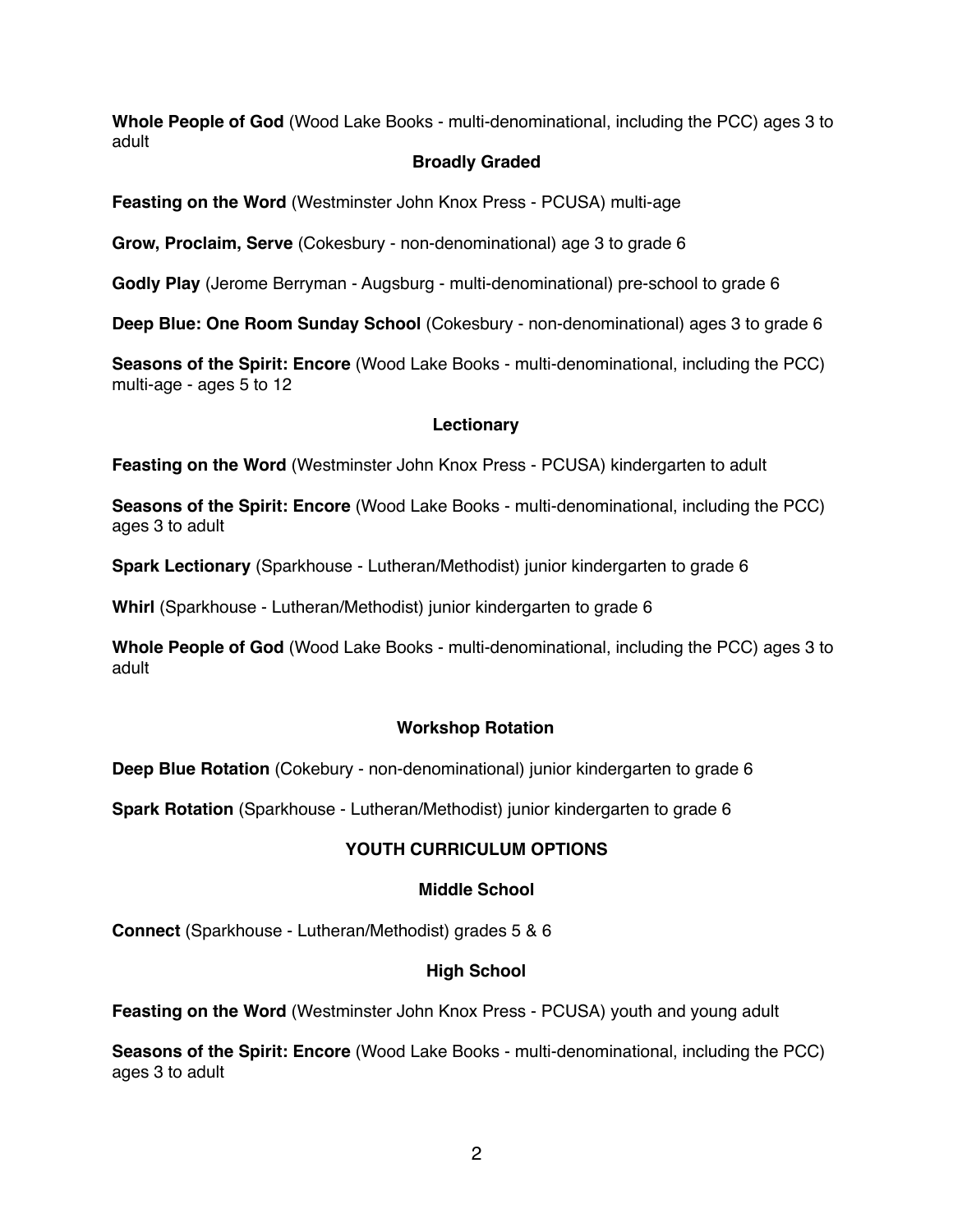**re:form Core, re:form Traditions, and re:form Ancestors** (Sparkhouse - Augsburg-Fortress - Lutheran/Methodist) grades 7 to 12

**Co***lab***orate** (Sparkhouse - Lutheran/Methodist) grades 7 to 9

**Echo the Story** (Sparkhouse - Augsburg-Fortress - Lutheran/Methodist) grades 7 to 12

**Sticky Faith** (Fuller Youth Institute - Zondervan) high school

## **INTERGENERATIONAL CURRICULUM OPTIONS**

**WE** (Faith Alive - Christian Reformed Church) intergenerational themed studies

**Seasons of the Spirit: Fusion** - (Wood Lake Books - Multi-denominational, including PCC) for congregations that no longer have Sunday School classes or choose to place an emphasis on intergenerational worship and learning experiences.

**Sunday LiFT:** (GenOn Ministries - multi-denominational) primarily designed for churches to use prior to worship or mid-week, with multi-generational table groupings learning together

## **ONLINE CURRICULUM VIEWING**

#### **Deep Blue (Cokesbury):**

*Toddlers and Twos* [- https://www.cokesbury.com/forms/DynamicContent.aspx?](https://www.cokesbury.com/forms/DynamicContent.aspx?id=396&pageid=1998) id=396&pageid=1998

*Preschool* - https://www.cokesbury.com/forms/DynamicContent.aspx? id=396&pageid=1998

*One Room Sunday School* - https://www.cokesbury.com/forms/DynamicContent.aspx? id=396&pageid=1998

*Deep Blue Rotation* - https://www.cokesbury.com/forms/DynamicContent.aspx? id=396&pageid=2275

### **God Loves Me (Faith Alive - Christian Reformed Church)**

God Loves Me -<https://www.faithaliveresources.org/Products/CategoryCenter/CYPR>! GL/god-loves-me.aspx

### **Little Lambs (Faith Alive - Christian Reformed Church)**

Little Lambs: https://www.faithaliveresources.org/Products/CategoryCenter/CYPR!LL/ little-lambs.aspx

### **Dwell (Faith Alive - Christian Reformed Church)**

*Dwell:* http://dwell.faithaliveresources.org/index.html

**Feasting on the Word (PCUSA):** Curriculum Overview and Samples -

https://www.thethoughtfulchristian.com/Pages/Default.aspx?ContentID=59236 Curriculum Ordering through Thoughtful Christian https://www.thethoughtfulchristian.com/TabCenter/37/Feasting.aspx

**Godly Play:** http://godlyplay.ca